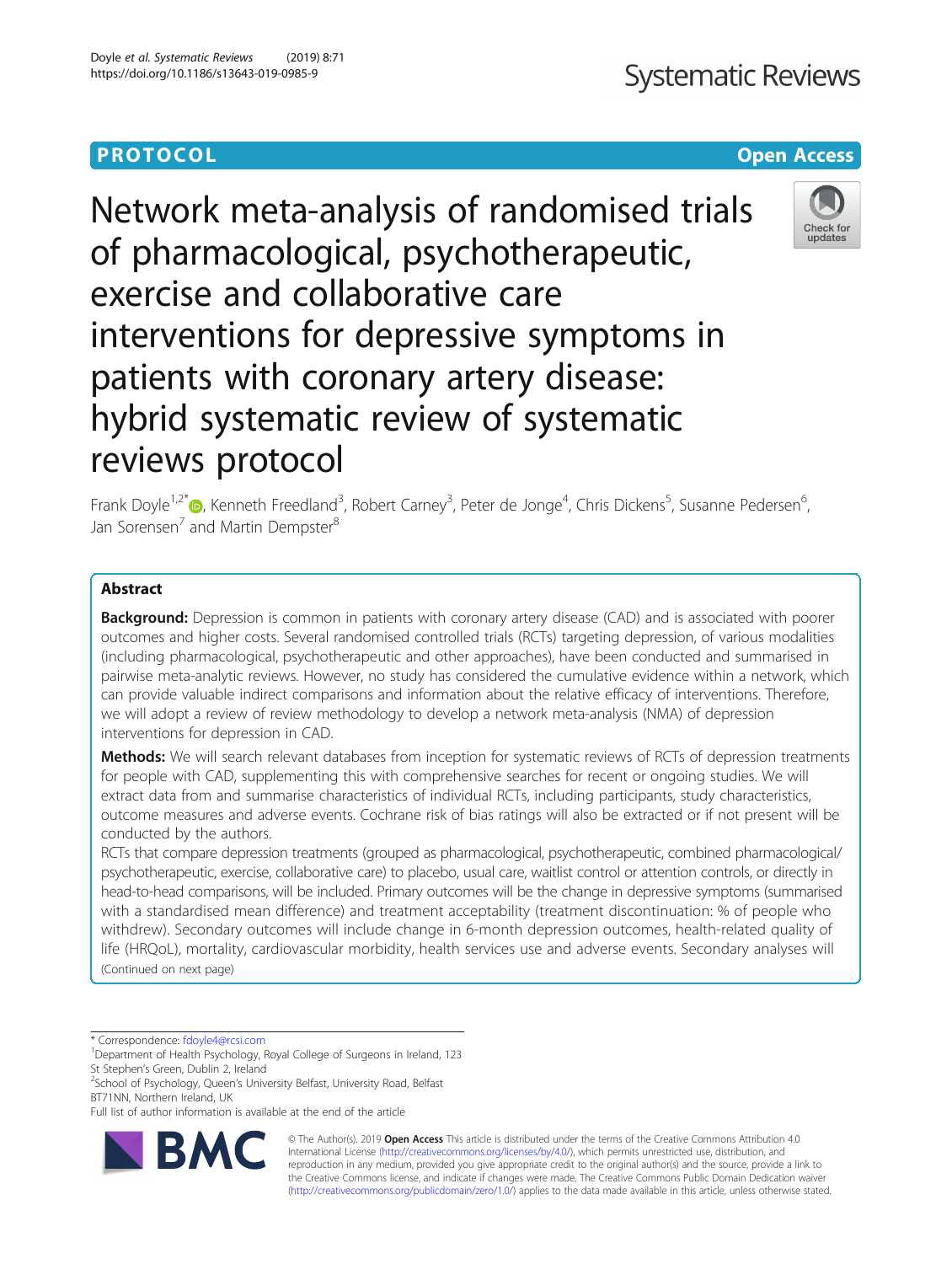#### (Continued from previous page)

form further networks with individual anti-depressants and psychotherapies.

We will use frequentist, random effects multivariate network meta-analysis to synthesise the evidence for depression intervention and to achieve a ranking of treatments, using Stata. Rankograms and surface under the cumulative ranking curves will be used for treatment ranking. Local and global methods will evaluate consistency. GRADE will be used to assess evidence quality for primary outcomes.

Discussion: The present review will address uncertainties about the evidence in terms of depression management in CAD and may allow for a ranking of treatments, including providing important information for future research efforts.

Systematic review registration: PROSPERO [CRD42018108293](https://www.crd.york.ac.uk/prospero/display_record.php?RecordID=108293)

Keywords: Depression, Coronary artery disease, Network meta-analysis, Systematic review, Randomised controlled trial, Intervention,

#### Background

Depression is common in patients with coronary artery disease (CAD) and negatively impacts on clinically important outcomes. For example, the prevalence of major depression post-myocardial infarction reported to be 12–20%, with up to 38% reporting elevated depressive symptoms [[1,](#page-8-0) [2\]](#page-8-0), which is higher than seen in community samples [[3\]](#page-8-0). Both major depression and depressive symptoms have been associated with increased mortality, morbidity, poorer quality of life, higher health service utilisation and increased healthcare costs [\[1,](#page-8-0) [4](#page-8-0), [5\]](#page-8-0). Depression in CAD is therefore an important treatment target, and treatment interventions should be thoroughly evaluated.

While a substantial body of research exists in terms of depression interventions in those with CAD [[4,](#page-8-0) [6](#page-8-0)–[11](#page-8-0)], the effects of both pharmacological and psychological interventions are typically small  $[6, 8, 12]$  $[6, 8, 12]$  $[6, 8, 12]$  $[6, 8, 12]$  $[6, 8, 12]$  $[6, 8, 12]$ . Indeed, the effect sizes from these studies may even be smaller than those seen in general population samples [[13\]](#page-8-0) or other chronic conditions such as diabetes [\[14](#page-8-0)]. While exercise interventions for depression in general populations are effective [[15\]](#page-8-0) and show significant promise for depression in CAD [[16,](#page-8-0) [17](#page-8-0)], exercise is often provided as part of multi-component cardiac rehabilitation programmes [[10\]](#page-8-0), which also contain some form of psychological intervention and risk factor education. Yet participants enrolled in such programmes are rarely enrolled primarily for depression treatment [\[10\]](#page-8-0). Furthermore, depression is a known impediment to joining, and dropping out, of such programmes [\[18](#page-8-0), [19\]](#page-8-0), meaning that comparison among such studies is unlikely to be appropriate or informative. It is therefore difficult to determine the efficacy of exercise alone. Furthermore, the contents of psychological interventions—which often are described as having a stress management component—are not always clear and can be highly variable [[6,](#page-8-0) [9](#page-8-0), [10,](#page-8-0) [12](#page-8-0)]. It is therefore difficult to compare the effects of these interventions and make recommendations regarding the best treatment choices for depression in the CAD population.

While ideally, direct comparisons of depression treatments for CAD would provide clinicians and policy-makers with excellent evidence for efficacy and acceptability of depression interventions, currently, this data is not available. However, there may be sufficient evidence of such interventions to provide indirect comparisons [\[20](#page-8-0)]. Network meta-analysis (NMA) is an advanced technique in that it allows both direct comparisons (as does pairwise meta-analysis), but also indirect comparisons for treatments that have not been made in a head-to-head format, and is recommended when competing interventions are used [[20](#page-8-0)–[25](#page-8-0)]. It can therefore provide crucial evidence for clinicians that can account for multiple outcomes simultaneously and even provide a ranking of treatments (e.g. treatment efficacy and acceptability to patients). Recent examples include (both direct and indirect) comparisons of behavioural and pharmacological treatments for smoking cessation [[26](#page-8-0)] and comparison of second-generation anti-depressants [[13](#page-8-0)], among others.

Given the plethora of reviews and pairwise meta-analyses in the field of CAD and depression (e.g. [\[4,](#page-8-0) [6](#page-8-0)–[11](#page-8-0), [25](#page-8-0), [27](#page-8-0)], yet the significant uncertainty that still remains in terms of comparing treatments, it appears that NMA may provide an important opportunity to summarise the current depression intervention literature for those with CAD, in terms of both efficacy and acceptability (the latter outcome being largely neglected in pairwise meta-analyses). Indeed, it has been noted that in the absence of several direct head-to-head RCTs of competing interventions, or when using more than one outcome to rank treatments, NMA is the best available approach [[20](#page-8-0), [28](#page-8-0)]. A recent NMA of second-generation anti-depressants excluded trials of patients with serious concomitant medical illness [[13](#page-8-0)], such as CAD, leaving a significant gap in the psychosomatic literature.

However, performing NMA of psychological interventions, where the content of interventions is unclear, is not necessarily methodologically sound (or indeed for pairwise meta-analysis)—we therefore will not address such interventions. However, established psychotherapies for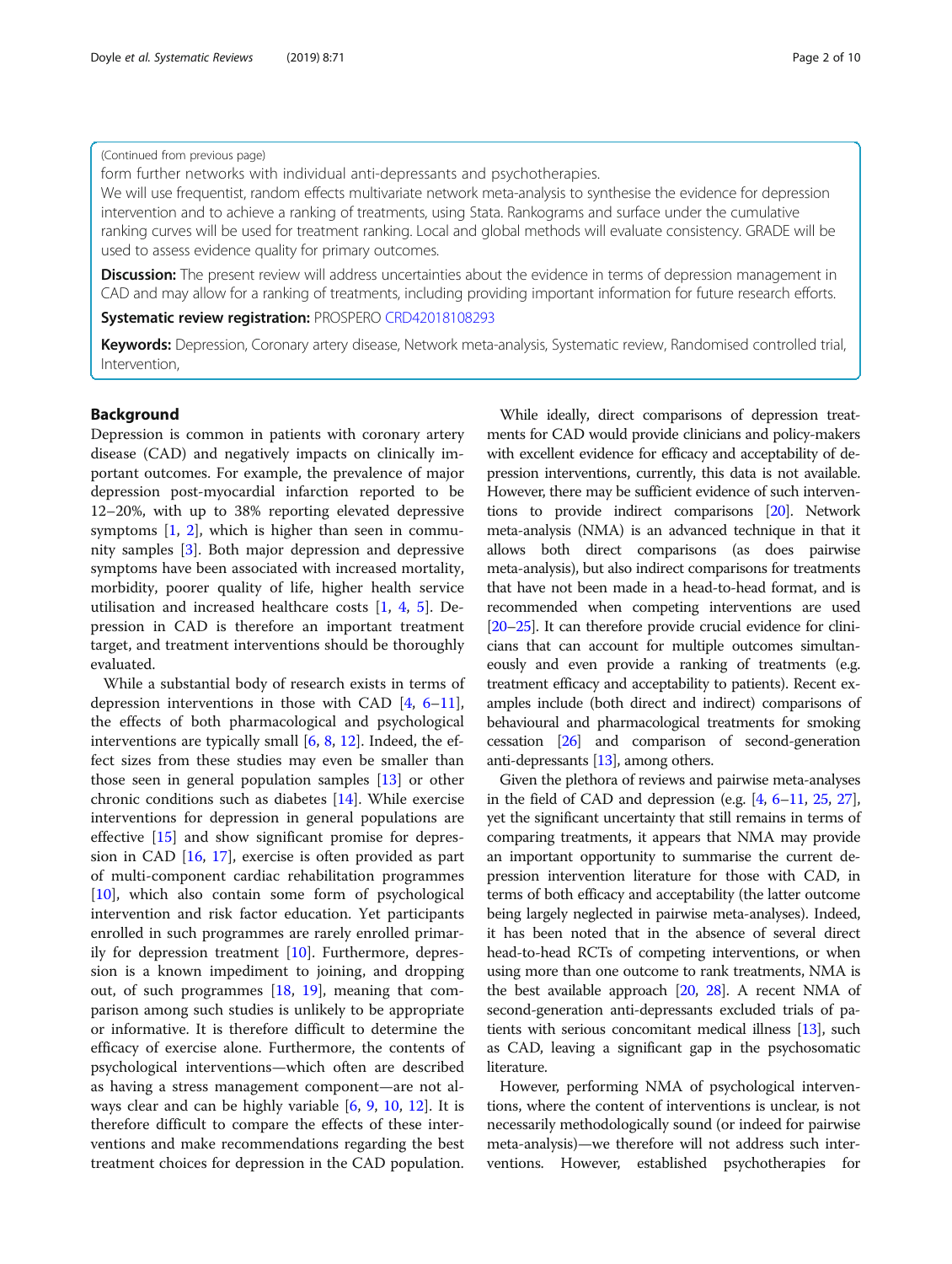depression, which follow a theoretical framework and standard procedures and are delivered by a trained psychotherapist (which are often manualised, allowing for replication), should be more comparable and are frequently meta-analysed and indeed included in NMA [\[29](#page-8-0)– [31](#page-8-0)]. Furthermore, collaborative care, a multi-professional, structured approach to depression management and en-hanced communication and follow-up [\[11\]](#page-8-0), can encompass both combined psychotherapy and anti-depressant usage. Such treatments—anti-depressants, psychotherapies and collaborative care—have all been investigated in recent RCTs in patients with CAD, have been combined in other pairwise and network meta-analyses [\[11](#page-8-0), [31](#page-8-0), [32](#page-8-0)], and should therefore be comparable for NMA. While exercise is an established treatment for depression [[15](#page-8-0)], as outlined above, it is usually encompassed in (heterogeneous) cardiac rehabilitation programmes, but where it studied alone it could be compared to other interventions.

#### **Objectives**

The main objective of this NMA is to compare the best established treatment(s) for depression in patients with CAD in terms of efficacy (or effectiveness, in studies using non-placebo comparators) and acceptability, with several secondary outcomes also considered. Cardiac rehabilitation will not be included, as this is currently undergoing investigation elsewhere [\[33\]](#page-8-0), but more importantly because cardiac rehabilitation per se would not be considered a front-line depression intervention. The PICO is as follows:

- Participants: patients with CAD and elevated depressive symptoms (clinical diagnosis of depression [any clinical diagnosis of depression that is made by a clinician or by structured diagnostic interview], or scoring above threshold on any validated depression scale) enrolled in randomised trials for depression treatment in any setting, excluding cardiac rehabilitation
- Interventions: any established treatment (groupings) for depression, including pharmacotherapy, psychotherapy, exercise and collaborative care
- Comparison: placebo groups, usual care or waitlist control, attention control groups
- Outcomes:

o Primary: change in depressive symptoms at 8 weeks;, acceptability (% of patients who discontinue treatment),

o Secondary: change in depressive symptoms at 26 weeks, depression response (≥ 50% change in total score on observer or self-report rating depression scale  $[13]$  $[13]$  $[13]$ ), health-related quality of life (HRQoL), mortality (all-cause, cause specific), re-infarction

and other cardiac complications, health services use, adverse events

#### Methods and analysis

We use the PRISMA-P and PRISMA extension statement for NMA guidelines for reporting this protocol [[28,](#page-8-0) [34,](#page-8-0) [35\]](#page-8-0) (see Additional file [1\)](#page-7-0). This protocol has been registered on PROSPERO (CRD42018108293).

## Criteria for considering studies for this review: eligibility criteria

#### Study types

We will include all randomised trials of interventions for depression in patients with CAD, including pharmacotherapy, psychotherapy, exercise or collaborative care, which use a validated depression scale or diagnostic interviews as an outcome measure, and report a (potential) change in depressive symptoms from baseline or pre-treatment to post-treatment. Cross-over or cluster RCTs will be included, but quasi-RCTs or those focusing on cardiac rehabilitation, or psychological interventions that are not established psychotherapies delivered by trained therapists, will be excluded. Studies will be published or summarised in peer-reviewed journals or review articles, or RCT registries, in the English language. If relevant RCTs are not summarised sufficiently in English in any found review, we will exclude them. Although this may lead to publication bias, exclusion of non-English articles is typical in this field [[4](#page-8-0), [11,](#page-8-0) [12](#page-8-0), [27](#page-8-0)].

#### **Participants**

Participants will be aged 18 years and over, diagnosed with CAD (including acute coronary syndrome, angina, angiographically confirmed coronary disease, receipt of percutaneous coronary intervention or coronary bypass graft), and be enrolled in an RCT that targets elevated depression (clinical diagnosis of depression or scoring above threshold on a validated scale) as either a primary or secondary outcome, with a validated depression scale score at baseline or pre-enrolment, and post-intervention, from which to calculate change scores. If RCTs have combined CAD and other patients with coronary heart disease diagnoses, authors will be requested to provide estimates for CAD patients only. Otherwise, if  $\geq 70\%$  of participants have a diagnosis of CAD, the overall trial estimates will be included. We will exclude studies where ≥ 20% of people have bipolar or psychotic depression, or where all participants have concurrent secondary psychiatric diagnoses [\[36](#page-8-0)].

#### Intervention types

We will include the following groups of interventions: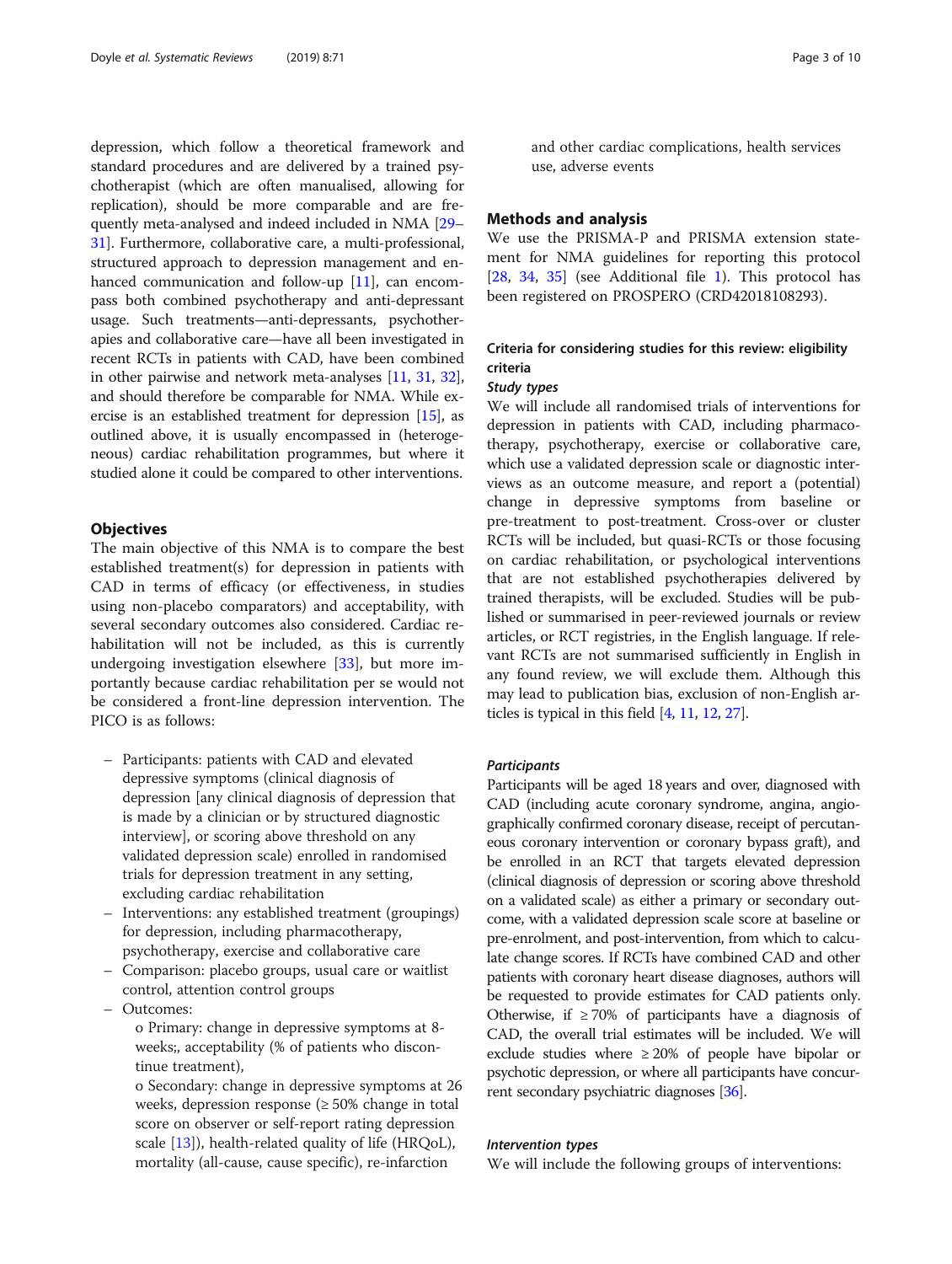- <span id="page-3-0"></span>– Pharmacotherapies: selective serotonin re-uptake inhibitors, monoamine oxidase inhibitors, tricyclic anti-depressants, anxiolytics etc.
- Psychotherapy trials delivered by trained therapists: cognitive-behavioural therapy, interpersonal psychotherapy, mindfulness, acceptance and commitment therapy, behavioural therapy, cognitive remediation, cognitive stimulation therapy, dialectical behaviour therapy, family systems therapy, integrative psychotherapy, multimodal therapy, positive psychology interventions, problem-solving therapy, psychodynamic psychotherapy, supportive therapy and counselling.
- Combination therapies (pharmacotherapies with psychotherapy): a combination of the above two interventions
- Exercise: specific exercise targeting depression, but not (multi-component) cardiac rehabilitation.
- Collaborative care: interventions that are labelled by trial authors specifically as collaborative care programmes and meet accepted criteria [[11,](#page-8-0) [37](#page-8-0), [38](#page-8-0)](depression care interventions including all of the following: a multi-professional approach, structured management plan, scheduled follow-up, enhanced inter-professional communication).

Given the previous evidence supporting these depression interventions in CAD, we assume that included patients are equally likely to have been randomised to any of the interventions described above [\[28](#page-8-0)]. As recommended, unspecified interventions (e.g. complementary and alternative therapies) may be included, post hoc, in the network, if they are deemed to supply vital information for increasing precision of the results [[28\]](#page-8-0), but otherwise will not be included. Such additions will be carefully documented and reported.

#### Comparison groups

RCTs which compare to pill placebo control groups, or other comparator groups [\[39\]](#page-9-0), or directly in a head-to-head format, will be included. Non-placebo control groups can differ substantially from various forms of control designs in psychotherapeutic research, with considerable implications for study effect sizes and conducting of NMA [\[39,](#page-9-0) [40\]](#page-9-0). Previous research has shown that other comparator groups can include no treatment, treatment as usual, waitlist control (experimental treatment is offered after post-treatment assessment), minimal treatment control (fewer than four treatments), active comparator (evidence-based treatment), non-specific factor component control (equivalent time with interventionist but without specific therapeutic content), specific factor component control (equivalent time with interventionist with different or reduced therapeutic content), no

treatment control, patient's choice (personal preference for offered treatments) [[39](#page-9-0), [40\]](#page-9-0). However, there is likely to be far more limited literature in the current area of depression in CAD. Therefore, following a recommended framework [[40](#page-9-0)], these comparator groups will be combined to allow for more appropriate comparison, as follows: (1) pill placebo; (2) no treatment, waitlist or treatment as usual; and (3) minimal treatment control, active comparator, specific and non-specific factors treatment control. Where the classification of comparison groups is unclear, authors will be contacted to request further detail. If this is not forthcoming, we will use another grouping of 'unclear' or eliminate the study from the NMA. The currently proposed network plot of all possible comparisons is shown in Fig. [1.](#page-4-0)

#### **Outcomes**

#### Primary outcomes

We will adopt two primary outcomes, similar to those of a recent NMA of anti-depressant therapy and other reviews in similar areas  $[6, 11, 13]$  $[6, 11, 13]$  $[6, 11, 13]$  $[6, 11, 13]$  $[6, 11, 13]$ , as follows:

- 1. Efficacy (effectiveness)-response (continuous): change in depressive symptoms (as measured by validated tools and summarised with standardised mean difference [SMD]) at week 8 postintervention (or closest measure to 8 weeks that is available, between 4 and 16 weeks)
- 2. Acceptability: defined as the proportion of participants who discontinue treatment (for any reason [such reasons will be recorded where available]) between 4 and 16 weeks after initial intervention.

#### Secondary outcomes

- 1. Efficacy (effectiveness)-response (continuous): change in depressive symptoms (as measured by validated tools and summarised with standardised mean difference (SMD)) at week 26 postintervention (or closest measure to 26 weeks that is available, between 20 and 30 weeks)
- 2. HRQoL: change in HRQoL scores summarised using SMD. If HRQoL scores are not available, then generic QoL scores will be used as appropriate.
- 3. Mortality: the proportion of participants who die during or after treatment, for the longest duration of available data. All-cause mortality will be preferred, but substituted with cardiovascular mortality if unavailable. If sufficient data is available, both allcause and cause-specific mortality will be modelled separately.
- 4. Morbidity: the proportion of participants who have re-infarction or recurrent PCI or CABG, or other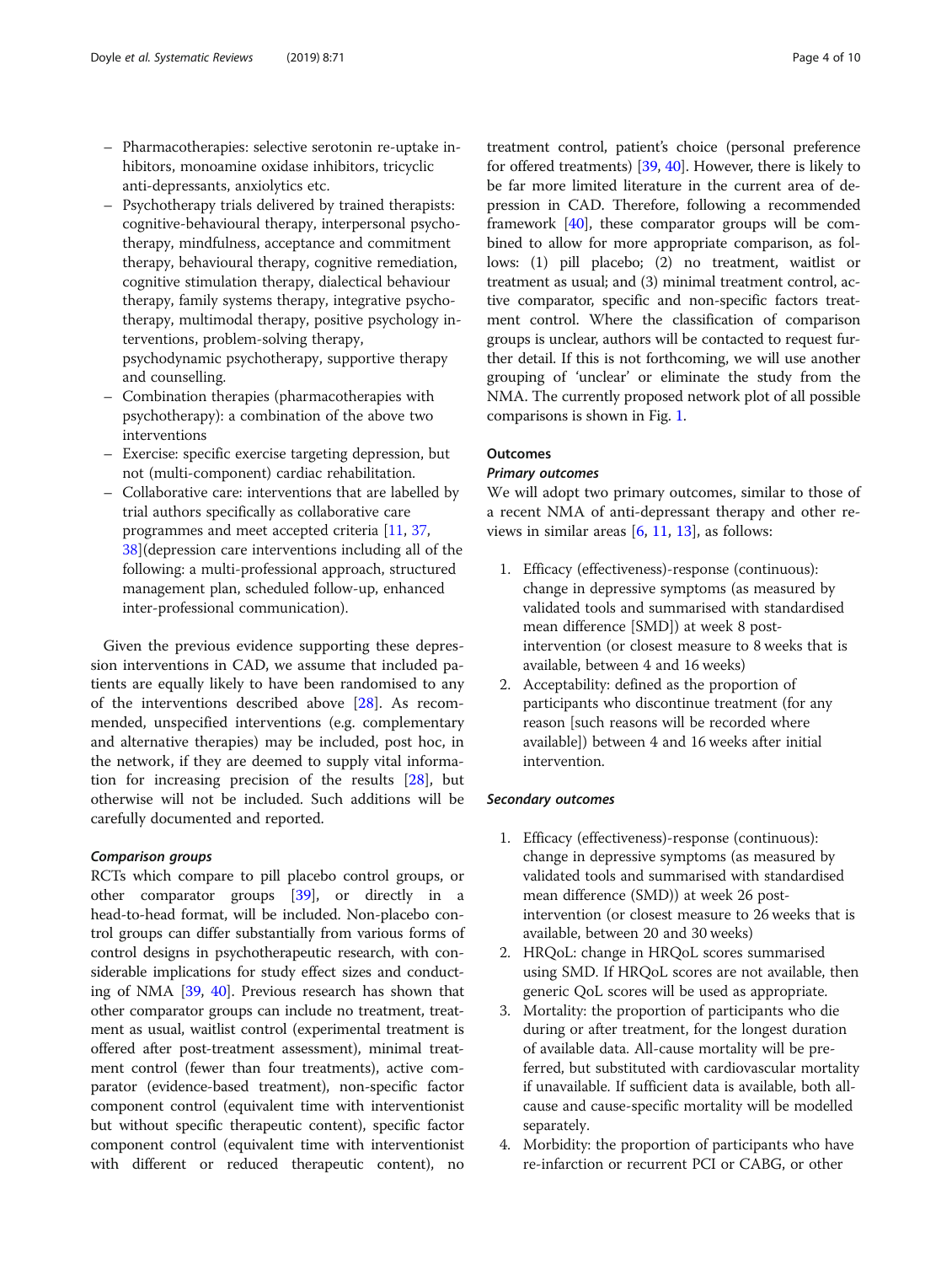<span id="page-4-0"></span>

acute coronary events/interventions, during or after treatment, for the longest duration of available data.

- 5. Health services use: the proportion of participants who have hospital re-admission and/or primary care practitioner visits, for the longest duration of available data.
- 6. Adverse events: the proportion of participants who leave the study due to adverse events within 8 weeks of study commencement (range 4–16 weeks)

#### Search strategy and study selection

As several systematic reviews have already been published in this area (e.g.  $[6-11]$  $[6-11]$  $[6-11]$  $[6-11]$ ), we will conduct a hybrid overview of reviews [[31\]](#page-8-0) and systematic review methodology. We will find and extract RCTs and their associated data using the content of these reviews and the original RCT papers (including RCTs which are listed as not having being included in the final published reviews (e.g. [\[6](#page-8-0), [9\]](#page-8-0)). This will be supplemented by an updated search for RCTs, as is commonly done in other areas [[41](#page-9-0)–[43](#page-9-0)]. More precisely, we will search, from inception, the Cochrane Library (CENTRAL), CINAHL, MED-LINE/PubMed, EMBASE, MEDLINE In-Process, Epistemonikos and PsycInfo. Then, we will conduct a search of MEDLINE/PubMed and the Cochrane Library for recent RCTs published in the last 5 years (i.e. from 1st January 2014). We will also supplement this with a search of clinical trials registries: World Health Organization International Clinical Trials Registry Platform (WHO ICTRP) and [clinicaltrials.gov,](http://clinicaltrials.gov) using similar

terms. The reference lists for included RCTs will also be searched. Unpublished data will be requested for unpublished or ongoing studies, but data from abstracts only will be excluded. Searches will not be filtered by language, but non-English language articles will be omitted at the title screening stage. All search terms are provided in Additional file [2.](#page-7-0)

All references will be downloaded into EndNote or Reference Manager, and duplicates will be found and removed using the software automatic tools. Reviews and trials will be selected by FD and MD independently, with discussion as needed. If both reviewers agree that an RCT does not meet the inclusion criteria, it will be excluded from further analysis. Then, full texts of all eligible RCTs will be obtained and reviewed for final inclusion. Disagreements will be discussed with a third reviewer.

#### Data extraction

RCT data will be extracted independently by FD and MD. We will adopt a structured data extraction form designed for the present review, to enhance the completeness and consistency of data extraction. Data extracted will include study characteristics (first author, year of publication, journal, setting), participant characteristics (sample size, mean age, % women, inclusion criteria [for CAD and depression], intervention details (anti-depressant [dose, duration, dosing schedule]; for psychotherapy interventions the TIDiER checklist headings will be adopted for extraction criteria (i.e. brief name of intervention, rationale/theory,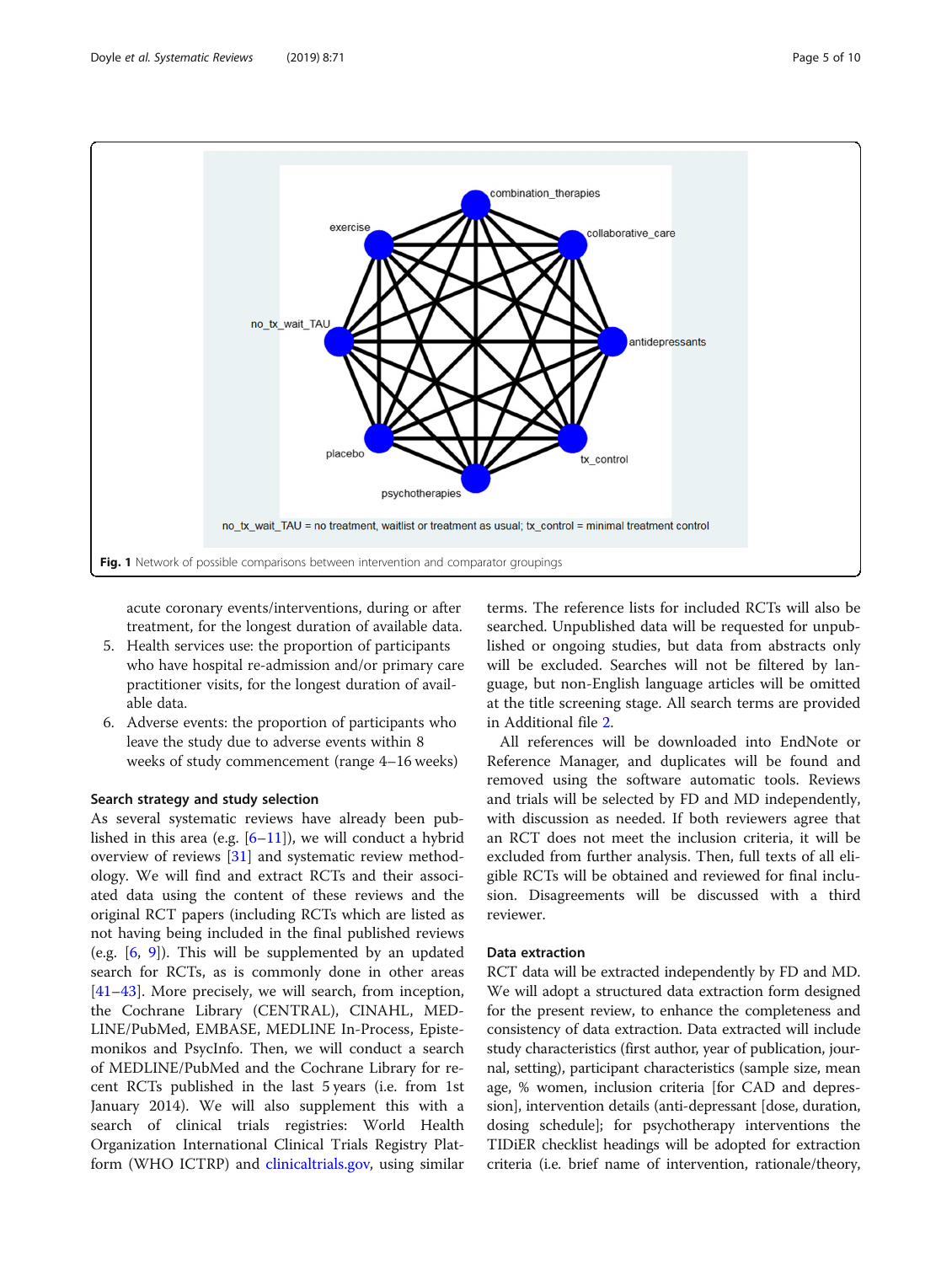materials, procedures, who provided the intervention, mode of delivery, location/setting, dose/intensity, tailoring, modifications, fidelity) [\[44](#page-9-0)]. While obviously the content of psychotherapies can be heterogeneous, the use of TIDiER headings will allow the careful documentation of any significant disparities in content and delivery forms that may necessitate subsequent sensitivity analysis, although it is difficult to estimate this a priori. TIDiER will also be used to fully describe the comparison groups, prior to grouping for the NMA analysis (see above). Outcomes data will also be extracted—see below for details. Summary effect sizes will be calculated from data extracted from the RCTs, including multi-arm (three or more groups) trials, where data will be extracted at the arm level from the original reports. Two review authors will verify that the data has been inputted correctly into the final dataset.

#### Continuous outcomes

SMDs and 95% confidence intervals, or means, SDs and number of patients in each trial arm will be extracted for continuous outcomes. Otherwise, the authors will be emailed to request the data. If some data is omitted (e.g. missing SDs or if  $p$  values only are reported), we will use the *metaeff* command procedures in Stata to calculate SMDs and 95% confidence intervals from available data [[45](#page-9-0)]. If insufficient data is available to calculate the SMD, we will include the study for descriptive purposes only and omit the study from the main network analyses. If insufficient data is available to calculate the 95% confidence intervals, we will impute this will the median from the other studies within that particular grouping. If  $>5\%$ of studies require such imputation, we will consider multiple imputation techniques. A sensitivity analysis will be conducted to determine if there are any important implications of such imputation.

#### Binary outcomes

The numbers of participants in each arm with each event will be extracted for each trial arm. If data is unavailable, we will contact the authors. Values will be imputed where continuous data is provided instead of numeric values, using an approved method [[46\]](#page-9-0).

#### Duration of RCTs and outcome assessments

For the synthesis of primary outcomes and the secondary outcomes of adverse events, we will adopt the 8-week threshold as per the previous review, or, if data is unavailable for this duration, we will use the closest available data from 4 to 16 weeks [\[13](#page-8-0), [36](#page-8-0)]. If data on adverse events (dropout) is not available for this time period, we will consider using the overall dropout rate as a proxy. This was adopted as researchers believed that

depression treatments should work in a clinically reasonable period of time. We will adopt a longer-term, 6-month depression assessment as a secondary outcome. For other outcomes, data from the longest duration of follow-up will be obtained.

#### Missing RCT outcome data

We will primarily adopt the results as reported in the original trials, irrespective of whether they adopted appropriate methods for dealing with missing data or not (e.g. reporting per protocol results instead of intention-to-treat). Ratings of the appropriateness or otherwise of the missing data imputation is already part of the risk of bias assessment conducted in prior meta-analyses (e.g.  $[6, 11]$  $[6, 11]$  $[6, 11]$  $[6, 11]$ ).

#### Unit of analysis

We will adopt the methods of the recent anti-depressant NMA when dealing with a unit of analysis issues [[13,](#page-8-0) [36](#page-8-0)], if these were not addressed by the obtained meta-analyses. Data extracted for cluster RCTs will account for clustering in the design (e.g. we will use data from multi-level models), whereas data from only the first period of cross-over trials will be used, due to potential carryover effects.

#### Risk of bias and quality ratings

Where available, we will extract the Cochrane risk of bias tool  $[47]$  ratings from prior reviews (e.g.  $[6, 11]$  $[6, 11]$  $[6, 11]$  $[6, 11]$  $[6, 11]$ ). Where published reviews disagree on the quality rating, or where there is no such rating, FD and MD will independently assess included RCTs using this Cochrane risk of bias tool, with disagreements discussed and resolved with a third team member. Risk of bias will be assessed for the following design areas (for placebo-controlled trials): generation of allocation sequence, allocation concealment, blinding of outcome assessor, attrition (adopting similar criteria to Furukawa et al. [\[13](#page-8-0), [36](#page-8-0)]), selective outcome reporting (for the primary outcomes only) and other domains (e.g. sponsorship bias). If any details are inadequate, RCT authors will be contacted for missing information. Given the nature of complex or psychotherapeutic interventions, assessing the blinding of treatment assignment is not usually possible, so it is likely that most of these trials will exhibit high risk of bias, whereas the placebo-controlled drug trials will be less biassed. We will also consider whether different risks of bias estimates are needed for particular arms of multi-arm trials [\[28](#page-8-0)]. When comparing the trials, the blinding of outcome assessments will take precedence [\[9\]](#page-8-0).

We will also follow the recommendations for NMA and use the Grading of Recommendations Assessment, Development and Evaluation (GRADE) framework for obtained results  $[13, 36, 48]$  $[13, 36, 48]$  $[13, 36, 48]$  $[13, 36, 48]$  $[13, 36, 48]$  $[13, 36, 48]$  $[13, 36, 48]$ . This framework characterises the overall evidence contributing to the main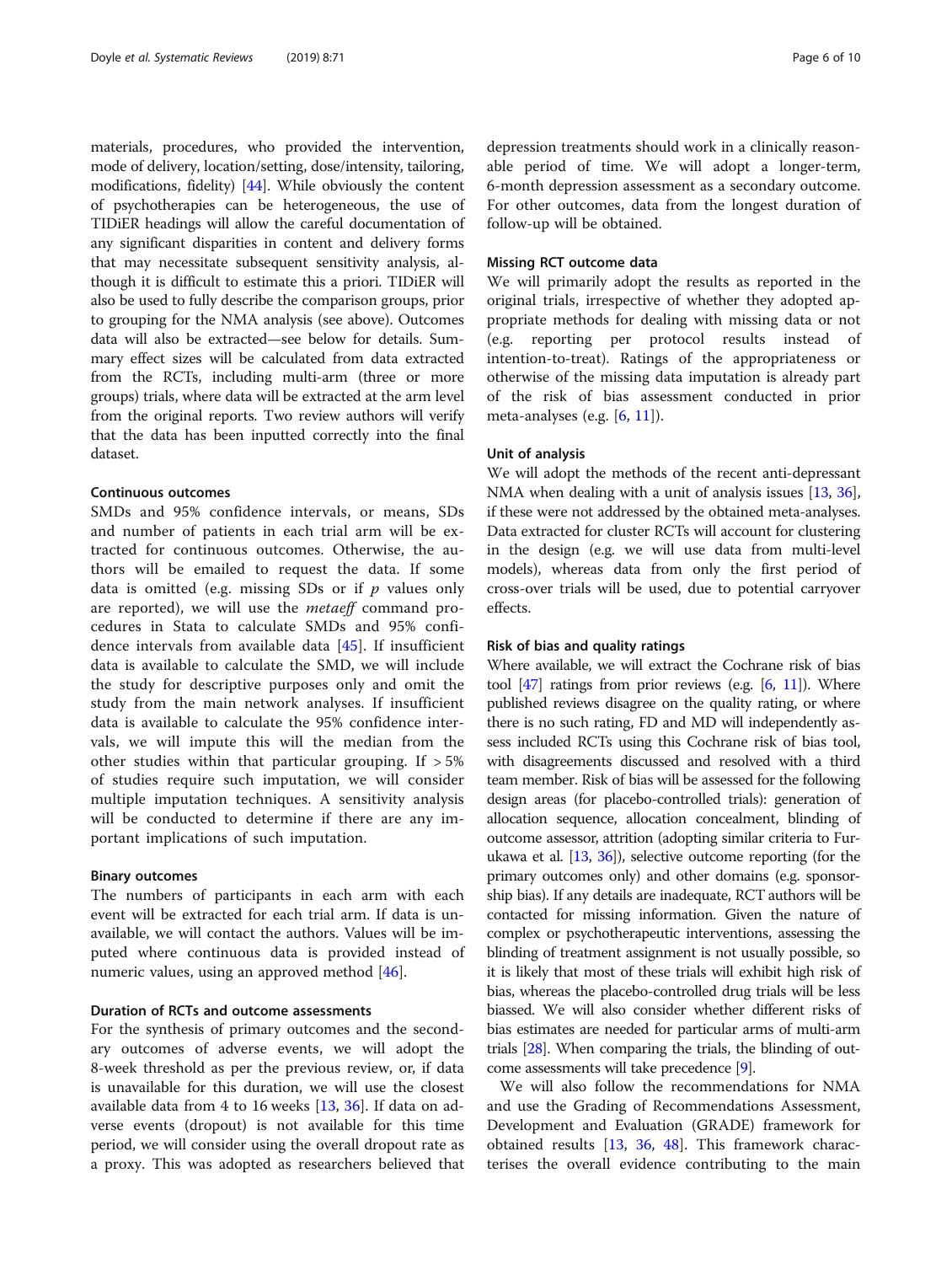outcomes from the network estimates incorporating information from the study limitations, imprecision, inconsistency, indirectness and publication bias, any of which could downgrade the obtained summary evidence [[49\]](#page-9-0). GRADE ratings will be presented in a summary findings table.

#### Statistical analysis

Descriptive statistics for the RCTs will be used to profile the overall study and clinical features, such as publication year, age, proportions of women, clinical setting, number of trial arms, intervention content and comparator group content. A network diagram will be used, with node size indicating the number of patients for each treatment (or comparator) group, and edge width used as an indicator of the numbers of studies making the comparison [\[20](#page-8-0)]. Several comparator groups will be used in the main network, as outlined in the '[Compari](#page-3-0)[son groups](#page-3-0)' section above. The most influential network comparisons will be evaluated using a contribution matrix, which describes the proportion of the contribution to the entire network of each direct meta-analysis [[50\]](#page-9-0). Two main networks will be evaluated using frequentist multivariate meta-analysis (commands network meta and mvmeta, which underpins the first command) in Stata 15 [[51](#page-9-0)]. These commands perform restricted maximum likelihood methods for random effects multivariate meta-analysis by using a Newton-Raphson procedure, accounting for within- and between-study correlations. The assumptions of this model are that the multiple modelled effects represent a multivariate normal approximation of the estimated effects; that a multivariate linear regression can be performed due to linear effects between studies; a constant between-studies covariance matrix, where conditional variances of all components of the random effect are constant; and a symmetrical normal distribution which does not allow for light or heavy tails (which consequently means that outlier trial results can be overly influential for final estimates) [[51](#page-9-0)]. The interested reader is referred to the fol-lowing references for more detail [\[51](#page-9-0), [52](#page-9-0)].

The first analysis will contain the original groupings as outlined above (i.e. pharmacotherapy, psychotherapies, exercise, collaborative care, comparator groups). A second main analysis will separate the different groupings, i.e. by type of anti-depressant (e.g. fluoxetine, sertraline), type of psychotherapy (e.g. CBT, interpersonal psychotherapy, mindfulness), if there is enough available data. Any derived ranking of treatments will only be done for primary outcomes, although given the probable sparsity of evidence we acknowledge in advance that this ranking may have a substantial error. As some trials may not report change scores, but may report end-of-trial scores only, we will consider a supplementary analysis where

we include the end-of-trial only scores if this is required to generate the network, or there is likely to be substantial missing data (i.e. > 10% of trial estimates missing).

As interventions are by definition heterogeneous, random effects pairwise meta-analyses will be used to obtain SMDs or odds ratios (with associated 95% confidence intervals) for continuous and binary out-comes respectively [[51,](#page-9-0) [53\]](#page-9-0), with the  $I^2$  statistic used to quantify heterogeneity. All pairwise estimates and associated 95% confidence intervals will be reported. Pairwise meta-analytic estimates are usually reported in addition to the network estimates [\[13](#page-8-0), [36](#page-8-0), [52\]](#page-9-0). Among other reasons, they are useful (1) to determine the potential effects of any outliers and (2) to demonstrate any differences in estimated effects from the network meta-analysis which could be attributed to the correlation between the outcomes—which is ignored in a pairwise meta-analysis [\[52](#page-9-0)].

Transitivity is a key assumption of NMA and refers to the belief that an indirect comparison is a valid estimate of the unobserved direct comparison [\[48\]](#page-9-0). The transitivity assumption was initially addressed by the inclusion of patients with CAD only—as treatments for CAD are largely similar, i.e. risk factor control such as hypertension management, lipid-lowering and smoking cessation—these patients were considered similar enough for synthesising the information. Transitivity assessment will follow previous research [[13](#page-8-0), [36,](#page-8-0) [48](#page-9-0)]—by investigating effect modifiers across treatment comparisons, such as subthreshold depression or baseline depression severity, age, dosing (or intensity) [[54](#page-9-0)–[56\]](#page-9-0), sex and cardiovascular disease severity [[2\]](#page-8-0), and differences in placebo-controlled versus other comparator group studies [\[39,](#page-9-0) [40](#page-9-0)]. Comparing the relative distribution of such variables across RCTs may provide some evidence for this assumption. Furthermore, we will compare the placebo-controlled trials to any head-to-head trials to ascertain any differences [\[36\]](#page-8-0). We assume that all RCT participants would have had equal opportunity to be randomised to any of the trial arms (apart from any potential patient preference studies). If transitivity is not demonstrated (e.g. if there are clear, statistically significant and/or clinically important differences in patients enrolled to trials in terms of age, sex, CAD or depression severity indices [\[48\]](#page-9-0)), we may explore building separate networks to reflect the evidence.

Prior to conducting the NMA, inconsistency, which is the disagreement between direct and indirect evidence [[48](#page-9-0)], will be assessed using both local and global methods in Stata as appropriate, and also by calculating the  $I^2$  for network heterogeneity and inconsistency [[20](#page-8-0), [28,](#page-8-0) [50,](#page-9-0) [57](#page-9-0)]. Heterogeneity variance will be considered equal within groupings, but possibly different among groups. Local parts of the network will be evaluated using the loop-specific and node-splitting methods. The global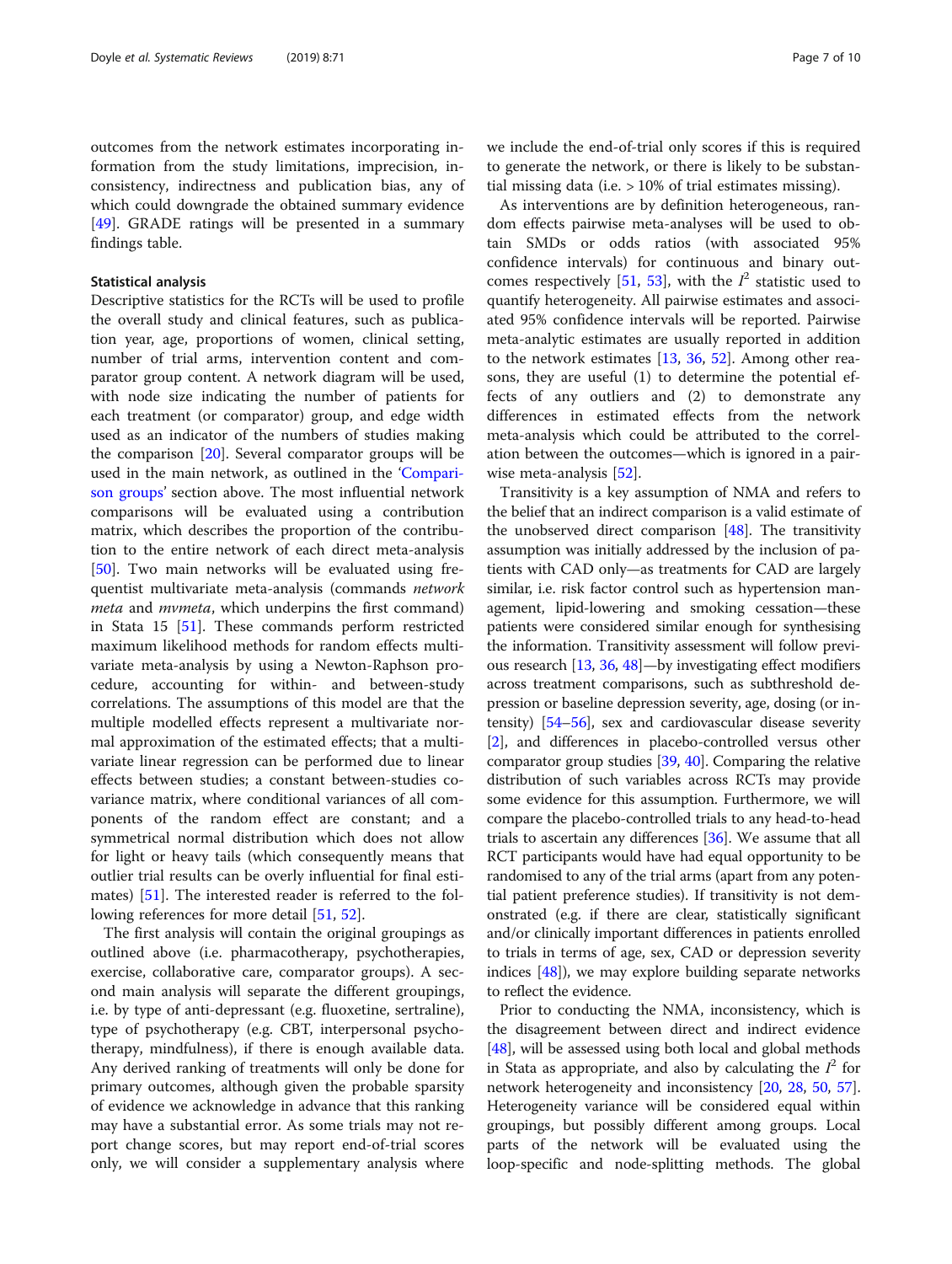<span id="page-7-0"></span>network will be evaluated using a design-by-treatment interaction model. We will also display inconsistency factors as recommended, but will use caution in interpretation due to the chance of finding inconsistency by chance alone, or have wide 95% confidence intervals [\[20\]](#page-8-0).

Sensitivity analysis will also mainly follow previous work [\[13](#page-8-0), [36](#page-8-0)]—the treatment effects for the primary outcomes will be explored in subgroup analysis and meta-regression for the following variables: study year, RCT sponsorship/funding (industry versus government/ charity), baseline depression severity, intervention intensity or dosing schedule, comparator grouping, study design, setting or country. Where practicable, analyses will also be conducted addressing enrolment period: studies that enrol patients up to 6 months after an acute coronary event (or those that assess depressive symptoms on two or more occasions prior to enrolment) versus those that enrol stable patients or 6 months after an acute event; studies that provide depression treatment choice versus those that do not. Sensitivity analysis will address different levels of risk of bias (low, medium, high) [\[58](#page-9-0)], but also intensity of interventions as rated by a dichotomous variable (as rated by FD and MD, i.e. using the recommended to maximum doses of pharmacotherapies or greater than four sessions of psychotherapies—these will be classified as high-intensity interventions; otherwise, low dosage pharmacotherapy or four or fewer sessions of psychotherapy will be classed as low-intensity).

Funnel plots for NMA, which plot the difference between the study-specific effect sizes from the corresponding comparison-specific summary versus the inverted standard error, will be used to ascertain whether estimates from more imprecise RCTs are different from those RCTs with more precision (such as larger effect sizes for depression treatment in smaller studies) [[28](#page-8-0), [50\]](#page-9-0). A network meta-regression will investigate associations between effect size and study sample size.

Rankograms and surface under the cumulative ranking (SUCRA) curves will be used for treatment ranking [\[20](#page-8-0)]. SUCRA can be usefully re-expressed as the percentage of effectiveness/acceptability of depression interventions that would be rated first ranking, without uncertainty. Although we will report the probability that a given treatment is best, second best, third best etc., such probability statements will be interpreted cautiously unless there are actual clinically meaningful differences among the interventions.

All analyses will be implemented in Stata 15.

#### **Discussion**

This will be the first NMA to provide a ranking of treatments for depression in those with CAD and should provide insights into the future development and implementation of the most promising effective methods. The

adopted methodology, combining overview and comprehensive systematic review techniques for newer literature, as is common [\[41](#page-9-0)–[43](#page-9-0)], should reduce duplication of effort yet provide a relatively quick and comprehensive answer to support clinical decision-making.

The results could show treating doctors whether it is better to initiate anti-depressant treatment, or refer for psychotherapy or other treatments, or both. Results should provide researchers with vital insights into effective interventions and funders with valuable information on the allocation of future research resources.

### Additional files

[Additional file 1:](https://doi.org/10.1186/s13643-019-0985-9) PRISMA-P and NMA checklist items. (DOCX 28 kb) [Additional file 2:](https://doi.org/10.1186/s13643-019-0985-9) Search terms. (DOCX 22 kb)

#### Abbreviations

CAD: Coronary artery disease; GRADE: Grading of Recommendations Assessment, Development and Evaluation; HRQoL: Health-related quality of life; NMA: Network meta-analysis; RCTs: Randomised controlled trials; SMD: Standardised mean difference; SUCRA: Surface under the cumulative ranking; TIDiER: Template for intervention description and replication checklist; WHO ICTRP: World Health Organization International Clinical Trials Registry Platform

#### Acknowledgements

The authors are grateful for the help of Ms. Carol Dunlop, librarian, for advice on developing the search terms.

#### Funding

The authors have not obtained funding for this research.

#### Availability of data and materials

Not applicable

#### Authors' contributions

FD and MD conceived the idea for the manuscript. FD wrote the first draft. All authors reviewed the draft and provided critical input and approved the final version for submission. FD is the guarantor.

#### Ethics approval and consent to participate

Not applicable

#### Consent for publication

Not applicable

#### Competing interests

The authors declare that they have no competing interests.

#### Publisher's Note

Springer Nature remains neutral with regard to jurisdictional claims in published maps and institutional affiliations.

#### Author details

<sup>1</sup>Department of Health Psychology, Royal College of Surgeons in Ireland, 123 St Stephen's Green, Dublin 2, Ireland. <sup>2</sup>School of Psychology, Queen's University Belfast, University Road, Belfast BT71NN, Northern Ireland, UK. <sup>3</sup>Washington University School of Medicine, St. Louis, USA. <sup>4</sup>University of Groningen, Groningen, Netherlands. <sup>5</sup>University of Exeter, Exeter, UK.<br><sup>6</sup>University of Southern Donmark, Odense, Denmark, <sup>7</sup>Poval College. University of Southern Denmark, Odense, Denmark. <sup>7</sup> Royal College of Surgeons in Ireland, Dublin, Ireland. <sup>8</sup>Queen's University Belfast, Belfast, UK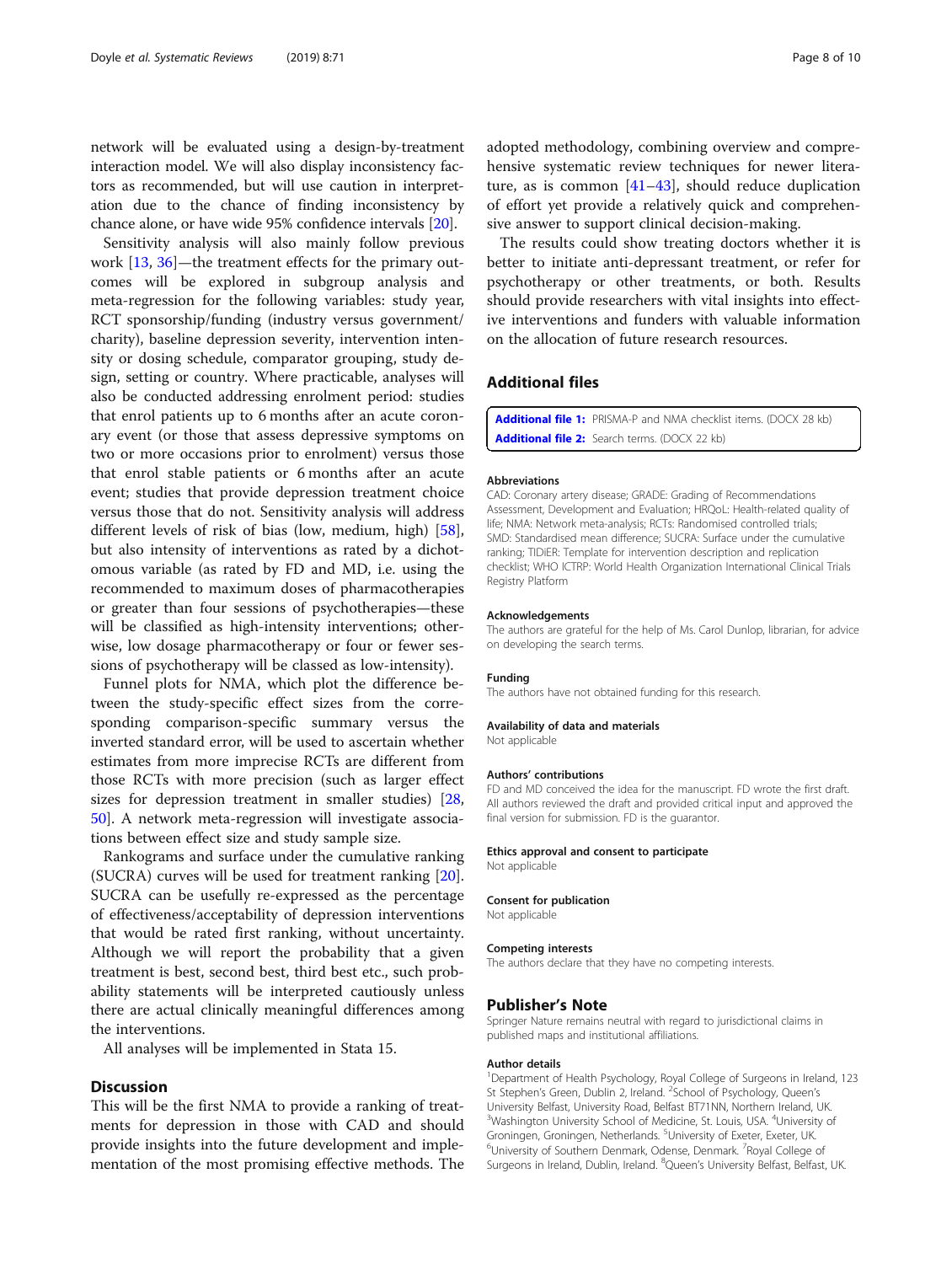#### <span id="page-8-0"></span>Received: 29 August 2018 Accepted: 11 March 2019 Published online: 16 March 2019

#### References

- 1. Meijer A, Conradi HJ, Bos EH, Anselmino M, Carney R, Denollet J, Doyle F, Freedland KE, Grace SL, Hosseini SH, et al. Adjusted prognostic association of depression following myocardial infarction with mortality and cardiovascular events: an individual patient data meta-analysis. Br J Psychiatry. 2013;203:90–102.
- 2. Doyle F, McGee H, Conroy RM, Conradi HJ, Meijer A, Steeds RP, Sato H, Stewart D, Parakh K, Carney R, et al. Systematic review and individual patient data meta-analysis of sex differences in depression and prognosis in persons with myocardial infarction: a MINDMAPS study. Psychosom Med. 2015;77:419–28.
- 3. Beekman AT, Copeland JR, Prince MJ. Review of community prevalence of depression in later life. Br J Psychiatry. 1999;174:307–11.
- 4. Lichtman JH, Froelicher ES, Blumenthal JA, Carney RM, Doering LV, Frasure-Smith N, Freedland KE, Jaffe AS, Leifheit-Limson EC, Sheps DS, et al. Depression as a risk factor for poor prognosis among patients with acute coronary syndrome: systematic review and recommendations: a scientific statement from the American Heart Association. Circulation. 2014;129:1350–69.
- 5. Baumeister H, Haschke A, Munzinger M, Hutter N, Tully PJ. Inpatient and outpatient costs in patients with coronary artery disease and mental disorders: a systematic review. Biopsychosoc Med. 2015;9:11.
- 6. Baumeister H, Hutter N, Bengel J. Psychological and pharmacological interventions for depression in patients with coronary artery disease. Cochrane Database Syst Rev. 2011;(9):CD008012. [https://doi.org/10.1002/](https://doi.org/10.1002/14651858.CD008012.pub3) [14651858.CD008012.pub3](https://doi.org/10.1002/14651858.CD008012.pub3).
- 7. Christiansen OG, Madsen MT, Simonsen E, Gogenur I. Prophylactic antidepressant treatment following acute coronary syndrome: a systematic review of randomized controlled trials. J Psychiatr Res. 2017;94:186–93.
- 8. Pizzi C, Rutjes AW, Costa GM, Fontana F, Mezzetti A, Manzoli L. Meta-analysis of selective serotonin reuptake inhibitors in patients with depression and coronary heart disease. Am J Cardiol. 2011;107:972–9.
- 9. Richards SH, Anderson L, Jenkinson CE, Whalley B, Rees K, Davies P, Bennett P, Liu Z, West R, Thompson DR, et al. Psychological interventions for coronary heart disease. Cochrane Database Syst Rev. 2017;4:CD002902.
- 10. Rutledge T, Redwine LS, Linke SE, Mills PJ. A meta-analysis of mental health treatments and cardiac rehabilitation for improving clinical outcomes and depression among patients with coronary heart disease. Psychosom Med. 2013;75:335–49.
- 11. Tully PJ, Baumeister H. Collaborative care for comorbid depression and coronary heart disease: a systematic review and meta-analysis of randomised controlled trials. BMJ Open. 2015;5:e009128.
- 12. Dickens C, Cherrington A, Adeyemi I, Roughley K, Bower P, Garrett C, Bundy C, Coventry P. Characteristics of psychological interventions that improve depression in people with coronary heart disease: a systematic review and meta-regression. Psychosom Med. 2013;75:211–21.
- 13. Cipriani A, Furukawa TA, Salanti G, Chaimani A, Atkinson LZ, Ogawa Y, Leucht S, Ruhe HG, Turner EH, Higgins JPT, et al. Comparative efficacy and acceptability of 21 antidepressant drugs for the acute treatment of adults with major depressive disorder: a systematic review and network metaanalysis. Lancet. 2018;391:1357–66.
- 14. Baumeister H, Hutter N, Bengel J. Psychological and pharmacological interventions for depression in patients with diabetes mellitus: an abridged Cochrane review. Diabet Med. 2014;31:773–86.
- 15. Wegner M, Helmich I, Machado S, Nardi AE, Arias-Carrion O, Budde H. Effects of exercise on anxiety and depression disorders: review of metaanalyses and neurobiological mechanisms. CNS Neurol Disord Drug Targets. 2014;13:1002–14.
- 16. Rozanski A. Exercise as medical treatment for depression. J Am Coll Cardiol. 2012;60:1064–6.
- 17. Blumenthal JA, Sherwood A, Babyak MA, Watkins LL, Smith PJ, Hoffman BM, O'Hayer CV, Mabe S, Johnson J, Doraiswamy PM, et al. Exercise and pharmacological treatment of depressive symptoms in patients with coronary heart disease: results from the UPBEAT (Understanding the Prognostic Benefits of Exercise and Antidepressant Therapy) study. J Am Coll Cardiol. 2012;60:1053–63.
- 18. Clark AM, King-Shier KM, Duncan A, Spaling M, Stone JA, Jaglal S, Angus J. Factors influencing referral to cardiac rehabilitation and
- 19. Clark AM, King-Shier KM, Spaling MA, Duncan AS, Stone JA, Jaglal SB, Thompson DR, Angus JE. Factors influencing participation in cardiac rehabilitation programmes after referral and initial attendance: qualitative systematic review and meta-synthesis. Clin Rehabil. 2013;27:948–59.
- 20. Mavridis D, Giannatsi M, Cipriani A, Salanti G. A primer on network meta-analysis with emphasis on mental health. Evid Based Ment Health. 2015;18:40–6.
- 21. Chaimani A, Salanti G, Leucht S, Geddes JR, Cipriani A. Common pitfalls and mistakes in the set-up, analysis and interpretation of results in network meta-analysis: what clinicians should look for in a published article. Evid Based Ment Health. 2017. <https://doi.org/10.1136/eb-2017-102753>.
- 22. Higgins JP, Del Giovane C, Chaimani A, Caldwell DM, Salanti G. Evaluating the quality of evidence from a network meta-analysis. Value Health. 2014;17:A324.
- 23. Leucht S, Chaimani A, Cipriani AS, Davis JM, Furukawa TA, Salanti G. Network meta-analyses should be the highest level of evidence in treatment guidelines. Eur Arch Psychiatry Clin Neurosci. 2016;266:477–80.
- 24. Cipriani A, Higgins JP, Geddes JR, Salanti G. Conceptual and technical challenges in network meta-analysis. Ann Intern Med. 2013;159:130–7.
- 25. Welton NJ, Caldwell DM, Adamopoulos E, Vedhara K. Mixed treatment comparison meta-analysis of complex interventions: psychological interventions in coronary heart disease. Am J Epidemiol. 2009;169:1158–65.
- 26. Health Information and Quality Authority: Health technology assessment (HTA) of smoking cessation interventions. 2017.
- 27. Tully PJ, Baumeister H. Collaborative care for the treatment of comorbid depression and coronary heart disease: a systematic review and metaanalysis protocol. Syst Rev. 2014;3:127.
- 28. Chaimani A, Caldwell DM, Li T, Higgins JPT, Salanti G. Additional considerations are required when preparing a protocol for a systematic review with multiple interventions. J Clin Epidemiol. 2017;83:65–74.
- 29. Furukawa TA, Schramm E, Weitz ES, Salanti G, Efthimiou O, Michalak J, Watanabe N, Cipriani A, Keller MB, Kocsis JH, et al. Cognitive-behavioural analysis system of psychotherapy (CBASP), a drug, or their combination: differential therapeutics for persistent depressive disorder: a study protocol of an individual participant data network meta-analysis. BMJ Open. 2016;6:e011769.
- 30. Wade TD, Treasure J, Schmidt U, Fairburn CG, Byrne S, Zipfel S, Cipriani A. Comparative efficacy of pharmacological and non-pharmacological interventions for the acute treatment of adult outpatients with anorexia nervosa: study protocol for the systematic review and network metaanalysis of individual data. J Eat Disord. 2017;5:24.
- 31. Huhn M, Tardy M, Spineli LM, Kissling W, Forstl H, Pitschel-Walz G, Leucht C, Samara M, Dold M, Davis JM, et al. Efficacy of pharmacotherapy and psychotherapy for adult psychiatric disorders: a systematic overview of meta-analyses. JAMA Psychiatry. 2014;71:706–15.
- 32. Watt J, Goodarzi Z, Tricco AC, Veroniki AA, Straus SE. Comparative safety and efficacy of pharmacological and non-pharmacological interventions for the behavioral and psychological symptoms of dementia: protocol for a systematic review and network meta-analysis. Syst Rev. 2017;6:182.
- 33. Cardiac rehabilitation interventions for adults with coronary heart disease: a Bayesian network meta-analysis [[http://www.crd.york.ac.uk/PROSPERO/](http://www.crd.york.ac.uk/PROSPERO/display_record.php?ID=CRD42018094998) [display\\_record.php?ID=CRD42018094998\]](http://www.crd.york.ac.uk/PROSPERO/display_record.php?ID=CRD42018094998). Accessed 27 July 2018.
- 34. Hutton B, Salanti G, Caldwell DM, Chaimani A, Schmid CH, Cameron C, Ioannidis JP, Straus S, Thorlund K, Jansen JP, et al. The PRISMA extension statement for reporting of systematic reviews incorporating network metaanalyses of health care interventions: checklist and explanations. Ann Intern Med. 2015;162:777–84.
- 35. Shamseer L, Moher D, Clarke M, Ghersi D, Liberati A, Petticrew M, Shekelle P, Stewart LA, Group P-P. Preferred reporting items for systematic review and meta-analysis protocols (PRISMA-P) 2015: elaboration and explanation. BMJ. 2015;350:g7647.
- 36. Furukawa TA, Salanti G, Atkinson LZ, Leucht S, Ruhe HG, Turner EH, Chaimani A, Ogawa Y, Takeshima N, Hayasaka Y, et al. Comparative efficacy and acceptability of first-generation and second-generation antidepressants in the acute treatment of major depression: protocol for a network meta-analysis. BMJ Open. 2016;6:e010919.
- 37. Gunn J, Diggens J, Hegarty K, Blashki G. A systematic review of complex system interventions designed to increase recovery from depression in primary care. BMC Health Serv Res. 2006;6:88.
- 38. Archer J, Bower P, Gilbody S, Lovell K, Richards D, Gask L, Dickens C, Coventry P. Collaborative care for depression and anxiety problems. Cochrane Database Syst Rev. 2012;10:CD006525.